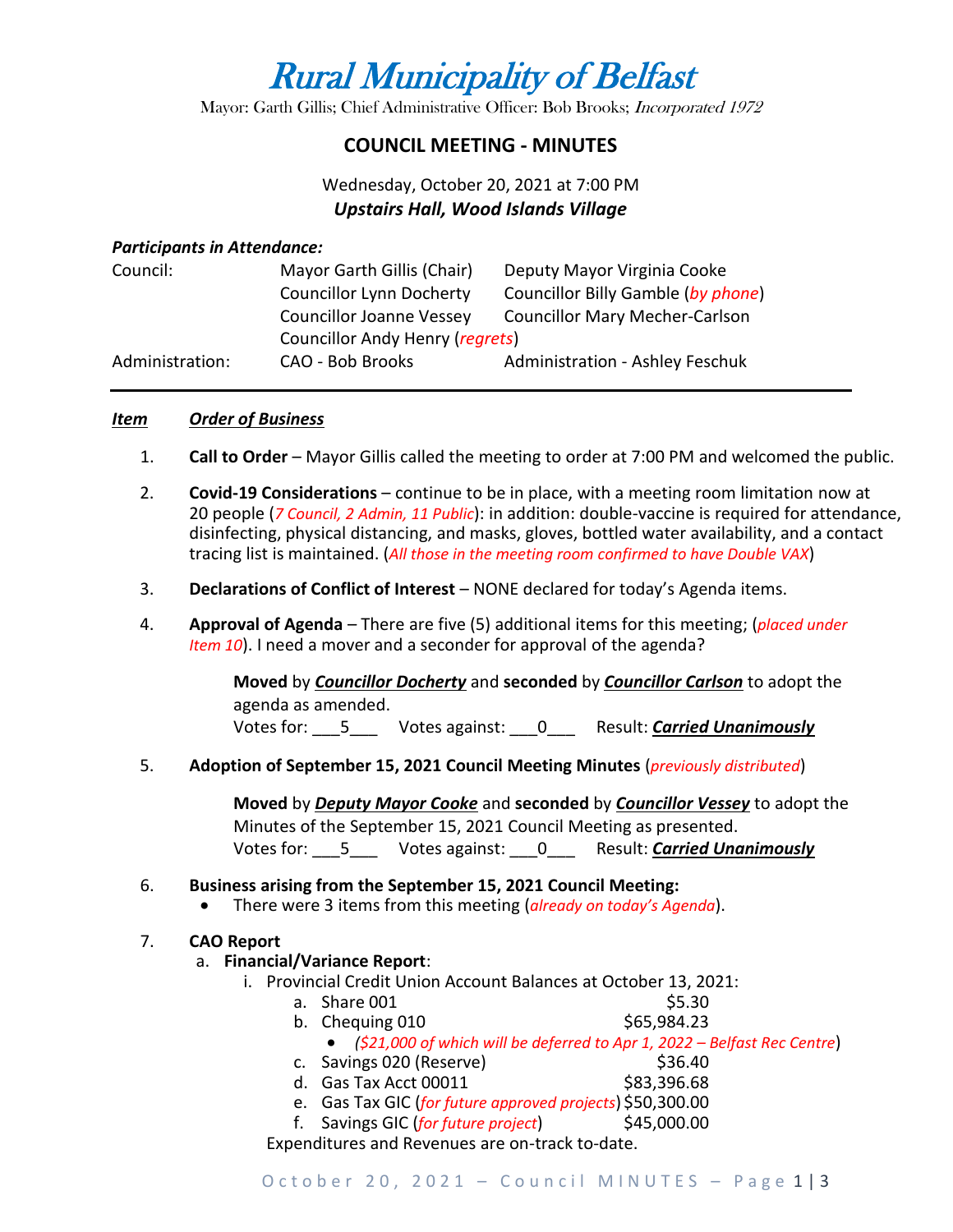#### b. **RMB Events**:

- ii. The fully-accessible **RMB Municipal Office Open House** is on track for Friday, October 29<sup>th</sup> from 12: Noon  $-$  4: PM. We've created some handouts about the Community Grants Program, about the Municipal Emergency Management Plan, the Facebook Page, and about Volunteer Sign-up. Some Council Members have committed to stopping by for a meet-and-greet. We'll also be handing out Halloween Loot-bags.
- iii. **Halloween at Wood Islands** RMB is participating in the Halloween event at the Wood Island Village. RMB is donating approximately 75 pre-packaged Loot Bags to give away (*pre-packaged re: Covid concerns*).
- iv. **Facebook Page** is up and running; have over 200 likes so far, and lots of posts about community engagement. This page should definitely help with community awareness about what's going on in the Municipality.
- v. **Logo Contest** is well underway with the School. One day after the Belfast Newsletter went out, RMB received two submissions. Upon further follow-up, the School is doing morning announcements, and some parents and teachers are promoting the contest. Deadline for submissions is: Friday, October 29<sup>th</sup> at 4: PM. Council will be made aware of submissions in early November, and Council will award the winner at the November Council Meeting.
- 8. **Municipal Emergency Management Plan (MEMP)** (*previously distributed*) The work on RMB's first ever MEMP came to fruition in early October, when the DRAFT MEMP document was sent to the PEI Emergency Measures Organization (PEI EMO), for review and concurrence. RMB received EMO's blessing on the MEMP Draft on October 8, 2021, hence the MEMP document is now ready for Council consideration and approval. RMB also received an official approval letter from PEI EMO dated October 18th (*distributed at the meeting*). It was also confirmed and understood that there will be continual and ongoing updating on the Resource Appendices from RMB and PEI EMO, as well as ongoing and continual MEMP training (coordinated with EMO). Reminder that the MEMP Appendices are separate from the Plan to allow for continual updating, population of resources, and confidentiality of personal contact information.

**Moved** by *Councillor Carlson* and **seconded** by *Councillor Gamble* to adopt the *Municipal Emergency Management Plan* as presented.

Votes for: \_\_\_5\_\_\_ Votes against: \_\_\_0\_\_\_ Result: *Carried Unanimously*

9. **Human Resources (***Confidential In-Camera Item***)** (*previously distributed – as an In-Camera item, no minutes will be taken. Any official Council decision will be made in public.*)

> **Moved** by *Deputy Mayor Cooke* and **seconded** by *Councillor Vessey* to move In-Camera for a Confidential Human Resource matter. \*

Votes for: \_\_\_5\_\_\_ Votes against: \_\_\_0\_\_\_ Result: *Carried Unanimously \* Public and others, not involved in HR Matter, left the room.*

**Moved** by *Councillor Carlson* and **seconded** by *Councillor Docherty* to move out of In-Camera from the Confidential Human Resource matter.

Votes for: \_\_\_5\_\_\_ Votes against: \_\_\_0\_\_\_ Result: *Carried Unanimously*

**Moved** by *Councillor Vessey* and **seconded** by *Deputy Mayor Cooke* to proceed with the 2022 CAO Contract as discussed by Council. Votes for: \_\_\_5\_\_\_ Votes against: \_\_\_0\_\_\_ Result: *Carried Unanimously*